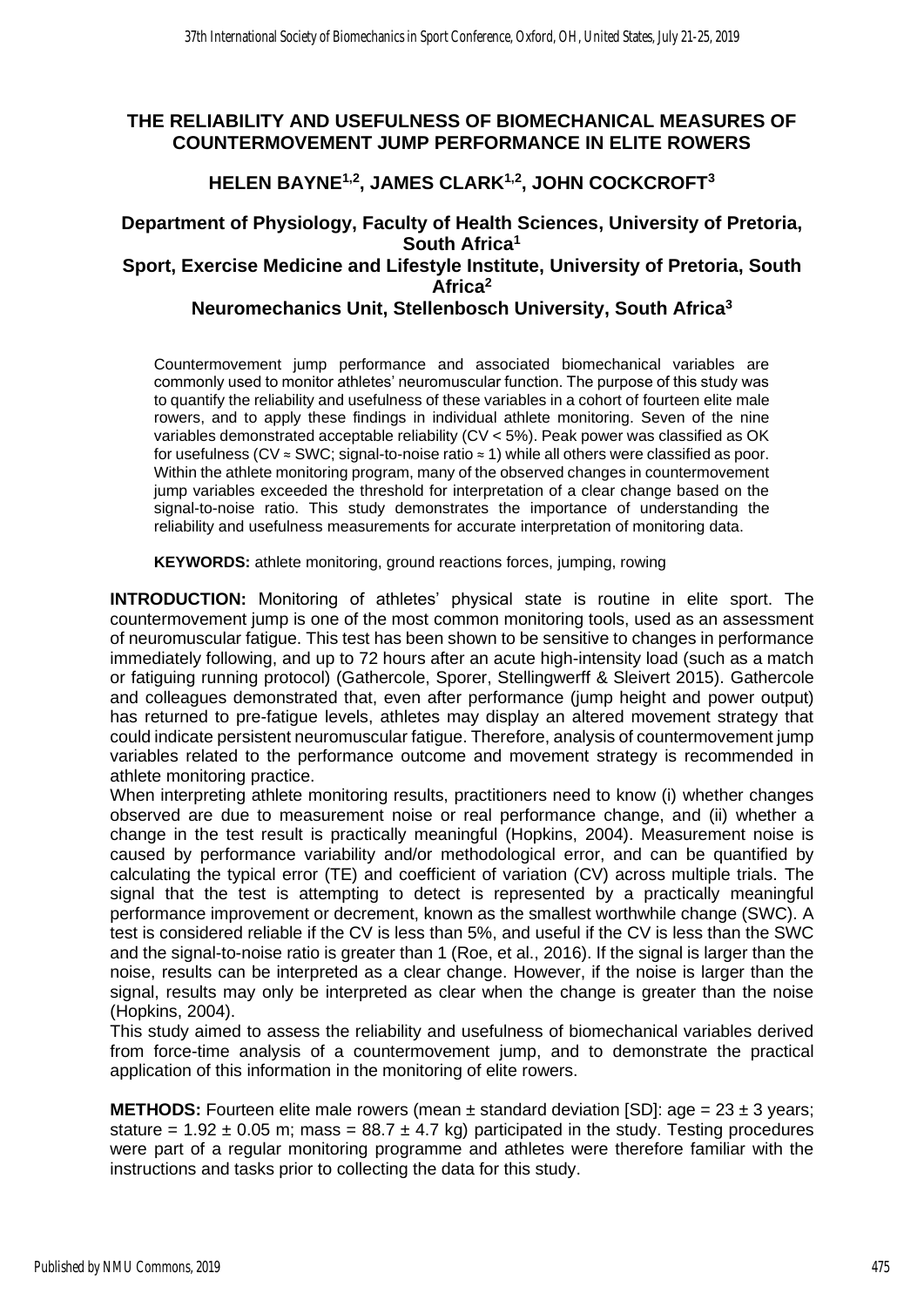Following a standardised dynamic warm-up that included submaximal countermovement jumps, athletes performed three maximal effort countermovement jumps separated by approximately 10 s of rest. Jumps were performed on a single-axis force plate (6090-06, Bertec, USA) that recorded vertical force at a sampling rate of 1000 Hz. Athletes were instructed to stand perfectly still with their hands on their hips prior to each jump, until instructed to "jump as fast and high as possible", while keeping the hands on the hips.

Force-time data were acquired using myoResearch 3.12 software (Noraxon, USA) and exported to a CSV file which was processed using a custom-built Matlab program for batch processing. Body weight was obtained during a portion of quiet standing in each recording by taking the mean vertical force measured within the 1s window with the lowest variance. Jump events were derived using standard thresholds (initiation and take-off) and impulse-momentum calculations. The acceleration of the centre of mass (COM) was derived from the vertical force measurement and integrated from jump initiation to track COM velocity and displacement. Jump height was calculated using take-off velocity derived from the net impulse.

The variables of interest were selected based on current recommendations for athlete monitoring practice (Gathercole, et al., 2015). These variables were: flight time (FT), peak velocity (PV), peak negative velocity (PnegV), net impulse (NI), jump height (JH), peak power (PP), peak force (PF), force at zero velocity (F0V), reactive strength index modified (RSImod) (Suchomel, et al., 2015). Force, impulse and power were expressed relative to body mass.

The intraday TE was calculated as the SD of the between-trial difference scores divided by  $\sqrt{2}$ . and reported  $\pm$  90% confidence intervals (CI). The CV across the three trials was calculated as the between-trial SD divided by the mean, and expressed as a percentage  $\pm$  90% CI. For each athlete, the mean of the three trials was used as their performance measure, and the group mean and SD calculated from these. The SWC was calculated as 0.2x the group SD and expressed in the relevant units for each variable and as a percentage of the mean. The signal-to-noise ratio was calculated as SWC divided by TE. The usefulness of the measure was classified as good (CV < SWC; signal-to-noise ratio > 1), OK (CV ≈ SWC; signal-to-noise ratio  $\approx$  1), or poor (CV > SWC; signal-to-noise ratio < 1) (Hopkins, 2004; Roe, et al., 2016). Individual athlete differences between two testing sessions separated by four weeks were calculated and reported as a multiple of the SWC.

**RESULTS:** The smallest worthwhile change in countermovement jump variables ranged from 1.1% to 4.1% (Table 1). Reliability and usefulness results are presented in Table 2. All variables, except PnegV and RSImod, were found to be reliable. Signal-to-noise ratios ranged from 0.49 to 0.82. Only PP was classified as OK for usefulness, while all other measures were classified as poor.

|               | - 33 - |      |            |                |  |  |  |
|---------------|--------|------|------------|----------------|--|--|--|
|               | Mean   | SD   | <b>SWC</b> | <b>SWC (%)</b> |  |  |  |
| FT(s)         | 0.51   | 0.03 | 0.01       | 1.2            |  |  |  |
| $PV$ (m/s)    | 2.51   | 0.13 | 0.03       | 1.1            |  |  |  |
| PnegV (m/s)   | 1.09   | 0.22 | 0.04       | 4.1            |  |  |  |
| NI (Ns/kg)    | 2.48   | 0.13 | 0.03       | 1.1            |  |  |  |
| JH (cm)       | 32.32  | 3.41 | 0.68       | 2.1            |  |  |  |
| PP (W/kg)     | 47.28  | 3.56 | 0.71       | 1.5            |  |  |  |
| PF (N/kg)     | 22.12  | 2.01 | 0.40       | 1.8            |  |  |  |
| F0V (N/kg)    | 19.95  | 2.91 | 0.58       | 2.9            |  |  |  |
| <b>RSImod</b> | 0.35   | 0.07 | 0.01       | 4.1            |  |  |  |

#### **Table 1: Group mean values and smallest worthwhile change**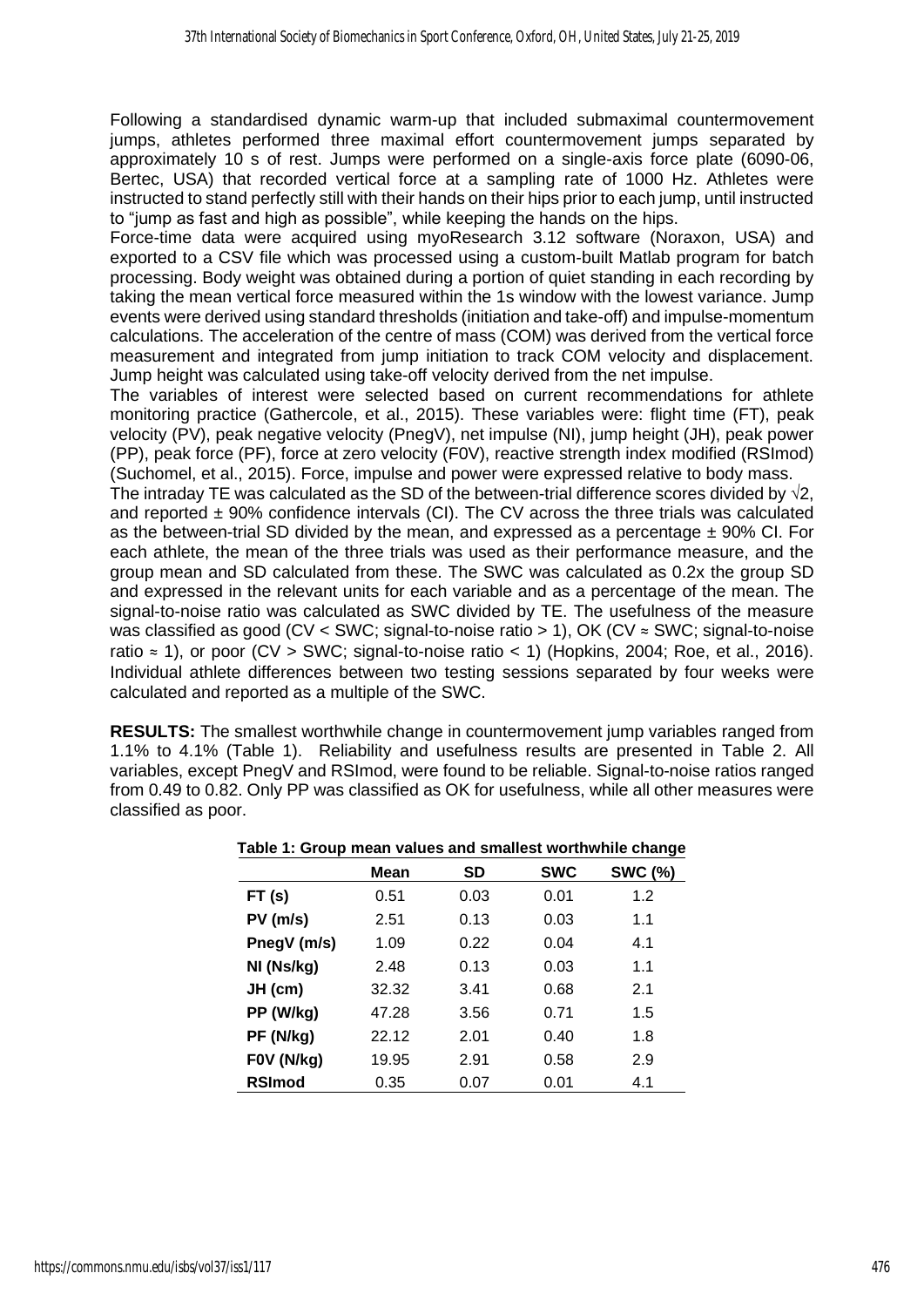|               | TЕ   | 90% CI          | CV (%) (90% CI) |               | Signal:Noise | <b>Usefulness</b> |
|---------------|------|-----------------|-----------------|---------------|--------------|-------------------|
| FT(s)         | 0.01 | $(0.01 - 0.02)$ | 1.6             | $(1.0 - 2.2)$ | 0.54         | Poor              |
| $PV$ (m/s)    | 0.06 | $(0.05 - 0.08)$ | 1.7             | $(1.1 - 2.2)$ | 0.49         | Poor              |
| PnegV (m/s)   | 0.06 | $(0.02 - 0.03)$ | 5.6             | $(4.0 - 7.2)$ | 0.78         | Poor              |
| NI (Ns/kg)    | 0.06 | $(0.04 - 0.08)$ | 1.7             | $(1.2 - 2.2)$ | 0.48         | Poor              |
| JH (cm)       | 1.39 | $(1.12 - 1.91)$ | 3.3             | $(2.3 - 4.3)$ | 0.49         | Poor              |
| PP (W/kg)     | 0.87 | $(0.70 - 1.19)$ | 1.8             | $(1.4 - 2.1)$ | 0.82         | OK.               |
| PF (N/kg)     | 0.68 | $(0.54 - 0.93)$ | 2.7             | $(1.8 - 3.6)$ | 0.59         | Poor              |
| F0V (N/kg)    | 1.11 | $(0.89 - 1.51)$ | 4.6             | $(3.3 - 5.8)$ | 0.53         | Poor              |
| <b>RSImod</b> | 0.03 | $(0.02 - 0.03)$ | 5.5             | (3.1 - 7.8)   | 0.59         | Poor              |

**Table 2: Reliability and usefulness of countermovement jump variables**

The changes in countermovement jump performance and associated biomechanical measures, expressed as a percentage of SWC, are presented for individual athletes in Table 3. Ten of the fourteen athletes demonstrated a change in jump height of at least 1x SWC, with six of these athletes changing by  $\geq 2x$  SWC. Ten athletes were found to have two or more variables that changed by  $\geq 2x$  SWC.

|                  | FT     | PV     | """""""""""""<br>PnegV | <b>NI</b> | $0.181$ go ( $0.011$ o = $2.11$ $0.00$<br><b>JH</b> | <b>PP</b> | <b>PF</b> | <b>FOV</b> | <b>RSImod</b> |
|------------------|--------|--------|------------------------|-----------|-----------------------------------------------------|-----------|-----------|------------|---------------|
| <b>Subject</b>   |        |        |                        |           |                                                     |           |           |            |               |
| 1                | $-1.1$ | $-4.3$ | $-0.1$                 | $-4.3$    | $-4.3$                                              | $-4.4$    | $-1.2$    | $-1.5$     | $-1.5$        |
| $\mathbf{2}$     | 2.8    | 4.0    | $-2.4$                 | 4.0       | 4.0                                                 | 3.3       | $-0.2$    | $-0.9$     | $-0.2$        |
| 3                | $-2.2$ | 0.0    | 2.8                    | 0.1       | 0.0                                                 | $-1.1$    | $-1.1$    | $-0.2$     | 1.1           |
| 4                | $-0.6$ | 0.2    | $-0.6$                 | 0.3       | 0.2                                                 | $-0.3$    | $-0.4$    | $-0.4$     | $-1.0$        |
| 5                | 5.1    | 7.0    | 0.4                    | 7.0       | 7.1                                                 | 8.1       | 1.1       | 0.6        | 8.3           |
| 6                | 0.0    | $-1.0$ | 3.0                    | $-1.1$    | $-1.0$                                              | $-1.6$    | $-3.6$    | 1.3        | $-2.1$        |
| 7                | $-2.2$ | $-1.3$ | 0.2                    | $-1.3$    | $-1.4$                                              | 1.3       | $-1.9$    | $-0.9$     | $-1.4$        |
| 8                | 1.1    | 1.3    | 0.4                    | 1.3       | 1.3                                                 | 3.1       | 0.9       | 0.1        | 1.3           |
| $\boldsymbol{9}$ | $-2.2$ | $-0.5$ | $-2.6$                 | $-0.8$    | $-0.6$                                              | $-0.1$    | $-0.9$    | $-3.2$     | $-0.8$        |
| 10               | 1.7    | 1.8    | 0.3                    | 1.5       | 1.9                                                 | 2.1       | 1.8       | 1.2        | 4.6           |
| 11               | 3.4    | 5.0    | $-0.2$                 | 5.0       | 4.2                                                 | 4.8       | 2.1       | 1.6        | 4.3           |
| 12               | $-5.6$ | $-5.5$ | $-1.8$                 | $-5.3$    | $-5.7$                                              | $-4.8$    | $-0.4$    | $-3.5$     | $-1.4$        |
| 13               | $-2.2$ | 3.8    | $-2.1$                 | 3.9       | 4.1                                                 | 1.7       | $-1.6$    | $-1.4$     | 0.8           |
| 14               | $-1.1$ | $-1.8$ | $-0.4$                 | $-2.0$    | $-1.8$                                              | $-2.6$    | $-0.6$    | $-0.1$     | $-2.6$        |

**Table 3: Individual differences between sessions expressed as a multiple of the smallest worthwhile change (xSWC ≥ 2 in bold)** 

**DISCUSSION:** The first aim of this study was to assess the reliability and usefulness of the selected countermovement jump variables. All variables with the exception of PnegV and RSImod demonstrated acceptable intraday reliability (CV < 5%). Only PP could be described as OK for usefulness, with a CV  $\approx$  SWC and signal-to-noise ratio  $\approx$  1. All other variables demonstrated a CV larger than the SWC and a signal-to-noise ratio < 1 and were therefore classified as poor for usefulness.

The second aim was to apply the reliability and usefulness findings to an example of individual athlete monitoring. Given the signal-to-noise ratio of  $\approx 0.5$  for seven of the nine variables assessed (FT, PV, NI, JH, PF, F0V, RSImod), only changes greater than 2x SWC could be interpreted as clear. In a pragmatic and conservative approach, this threshold was applied to all variables to determine a clear meaningful change. Of the nine variables assessed across fourteen athletes, 38% differed by at least 2x SWC between the assessments four weeks apart.